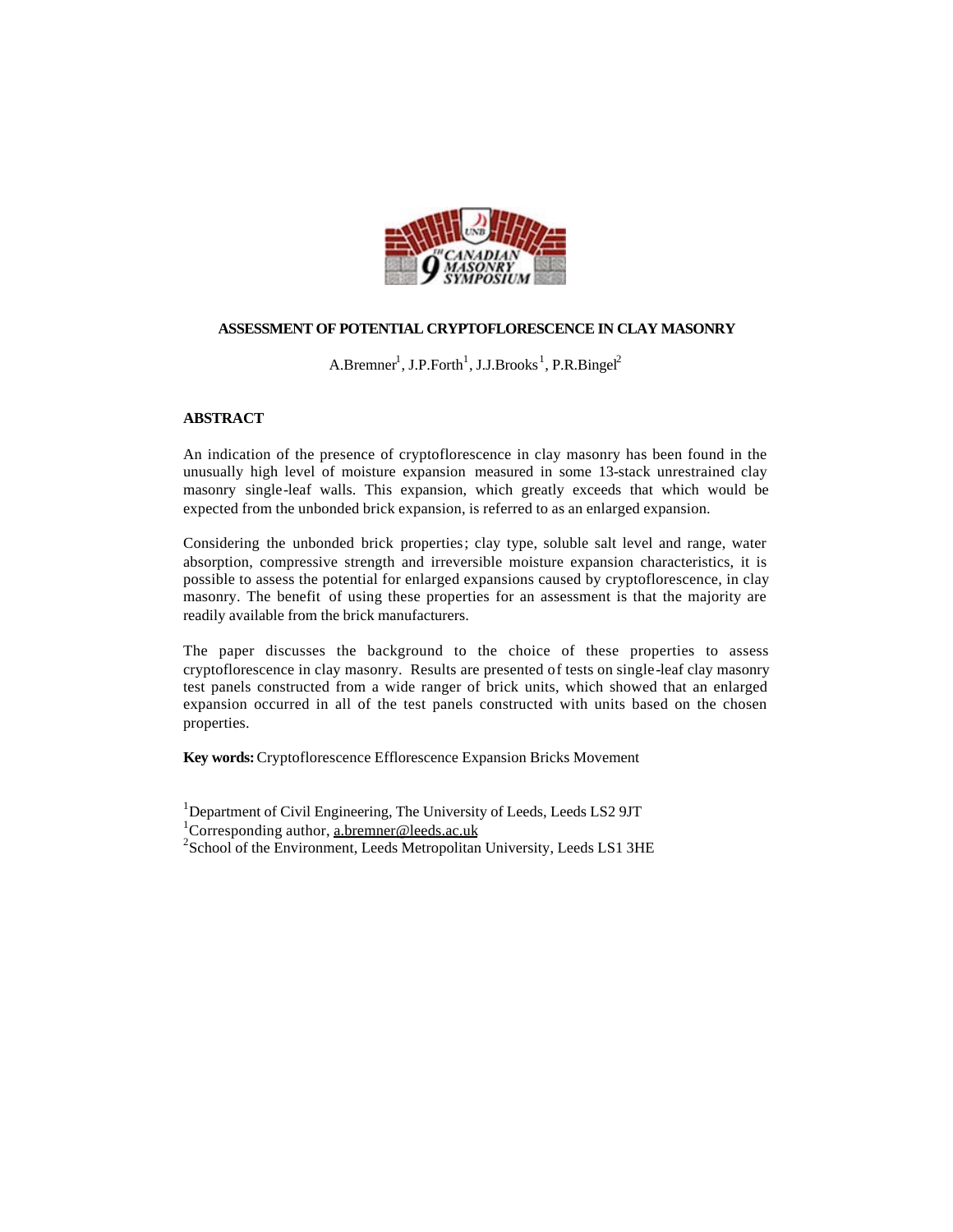## **CRYPTOFLORESCENCE**

The phenomenon of cryptoflorescence, sometimes referred to as crypto-efflorescence in fired clay products was first mentioned in relevant literature by Cooling (1930), and is a hybrid of the word crypto meaning to lock in and florescence to bloom. The chemistry of the compounds which produce cryptoflorescence are similar to those that produce efflorescence, therefore the formation, behaviour and subsequent results of cryptoflorescence using a chemical analogy with efflorescence is adopted.

Efflorescence in masonry materials occurs when soluble salts contained within the matrix of the brick go into solution in the presence of water, this water may be derived from elemental conditions or during construction. In the case of external walls internal temperatures are usually higher than external and it is likely that the vapour pressure will also be higher internally. The natural flow of water vapour, known as the vapour drive will therefore be through to the outside of the wall, once the moisture reaches the surface it evaporates and the salts resume their crystalline structure (efflorescence).

Cryptoflorescence is also related to the soluble salt content of the brick, but when the rate of movement of the salt solution through the brick pores is lower than the rate of evaporation, the drying zone may form beneath the surface or at the brick/mortar interface. The subsequent crystallisation of these salts in the pores over time at these locations may lead to an expansion in the masonry.

### **BACKGROUND TO RESEARCH**

Creep of masonry is defined as the gradual increase in strain with time under a constant load and total creep as the time-dependent strain after allowing for free moisture movement strain as measured on an unloaded (control) wall. It is apparent therefore that the moisture movement strain generated in the unloaded wall must be representative of that produced within the loaded wall for any meaningful results to be obtained. Research on deformations of unloaded clay masonry walls has highlighted the existence of an expansion in the vertical direction that is in addition to irreversible and reversible moisture expansion as measured on unbonded and bonded bricks (Brooks & Bingel (1988), and is thought to be a result of cryptoflorescence. A recent publication by Forth & Brooks (2000) showed that certain types of brick unit were more likely to produce cryptoflorescence in masonry, mainly due to specific physical and chemical properties. The aim of this investigation was to derive selection criteria based on unbonded brick unit properties that would predict the potential for cryptoflorescence in walls made from those units, using information obtainable from the brick manufacturers.

# **SELECTION CRITERIA**

Twenty units were initially chosen based on previous research by the authors and specific information provided by the brick manufacturer with regard to long-term irreversible moisture expansion (Table 1). The selection criteria was based on the following: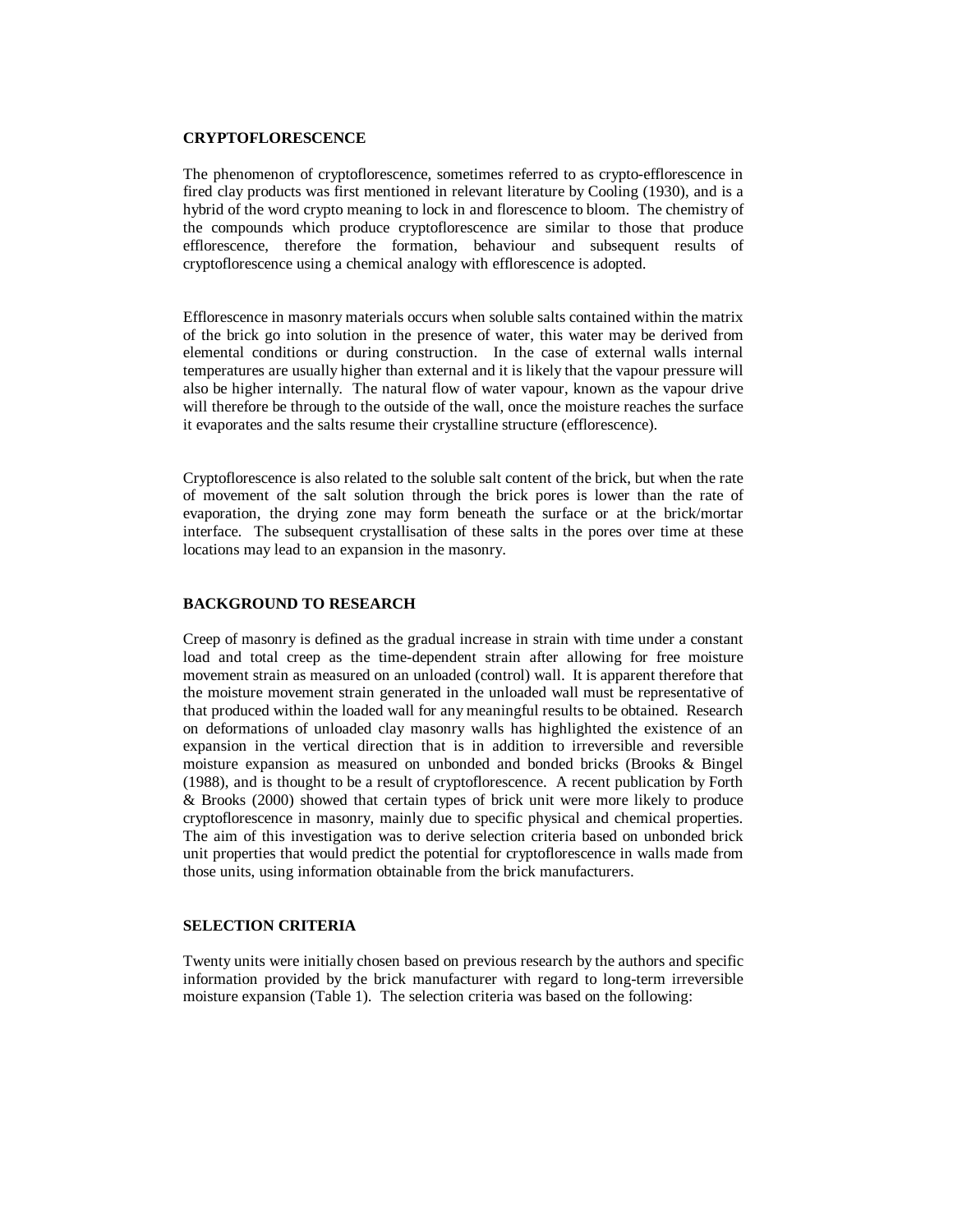- Soluble salt:
- Clay type;
- Irreversible moisture expansion;
- Water absorption;
- Initial rate of suction;
- Compressive strength.

### **Soluble salt content**

The phenomenon of efflorescence in fired clay products has been well researched and documented over the last 70 years. Early work by Cooling (1930), Brady & Coleman (1931) and Butterworth (1935), published in the Transactions of the British Ceramic Society have lead the way in limiting the visual and material damage caused by efflorescence in fired clay masonry. A test for efflorescence was specified in BS  $A$  test for efflorescence was specified in BS 3921:1974, but the test was deleted because it was found difficult to relate the test results to the brickwork efflorescence, this was due to the fact that the salts could be derived from external sources. Originally the test was intended to predict the durability of bricks with regard to crystallisation damage from magnesium and potassium sulphate. BS 3921:1985 now specifies limits on soluble salts for two categories of brick. Low (L) class with soluble ions of magnesium, potassium and sodium not to exceed 0.03% each and sulphate ions not to exceed 0.5%. Normal (N) class units with the sum of the contents of soluble ions of sodium, potassium and magnesium not to exceed 0.25% and sulphate not to exceed 1.6%. Searle (1956) states the main sources of soluble salts as:

- the clay, shale or 'earth' of which the bricks are made;
- kiln atmosphere conditions;
- the water used during manufacture;
- the mortar used to lay the bricks;
- material with which the bricks may come into contact with in wet weather.

Crystallisation of salts in porous bodies has been investigated by many researchers with early tests by Bonnell and Nottage (1939) showing that anhydrous salt (or lower hydrate) may be hydrated (or further hydrated) against relatively high stresses. Expansions generated in their tests showed that hydration within the material pores may exert enough force to bring about disintegration of the material. A review of the processes of crystallisation damage in relation to bricks and stone was undertaken by Caner-Saltik et al (1994). Reviewing research work encompassing the processes of crystal growth, crystal linear growth pressures and durability properties of materials effected, conclusions were reached based on an analogy between rocks, stone and bricks. It was found that pore structure changes were induced in the materials tested due to the expansive pressures generated by crystal growth, even in materials with a low percentage of pores such as bricks.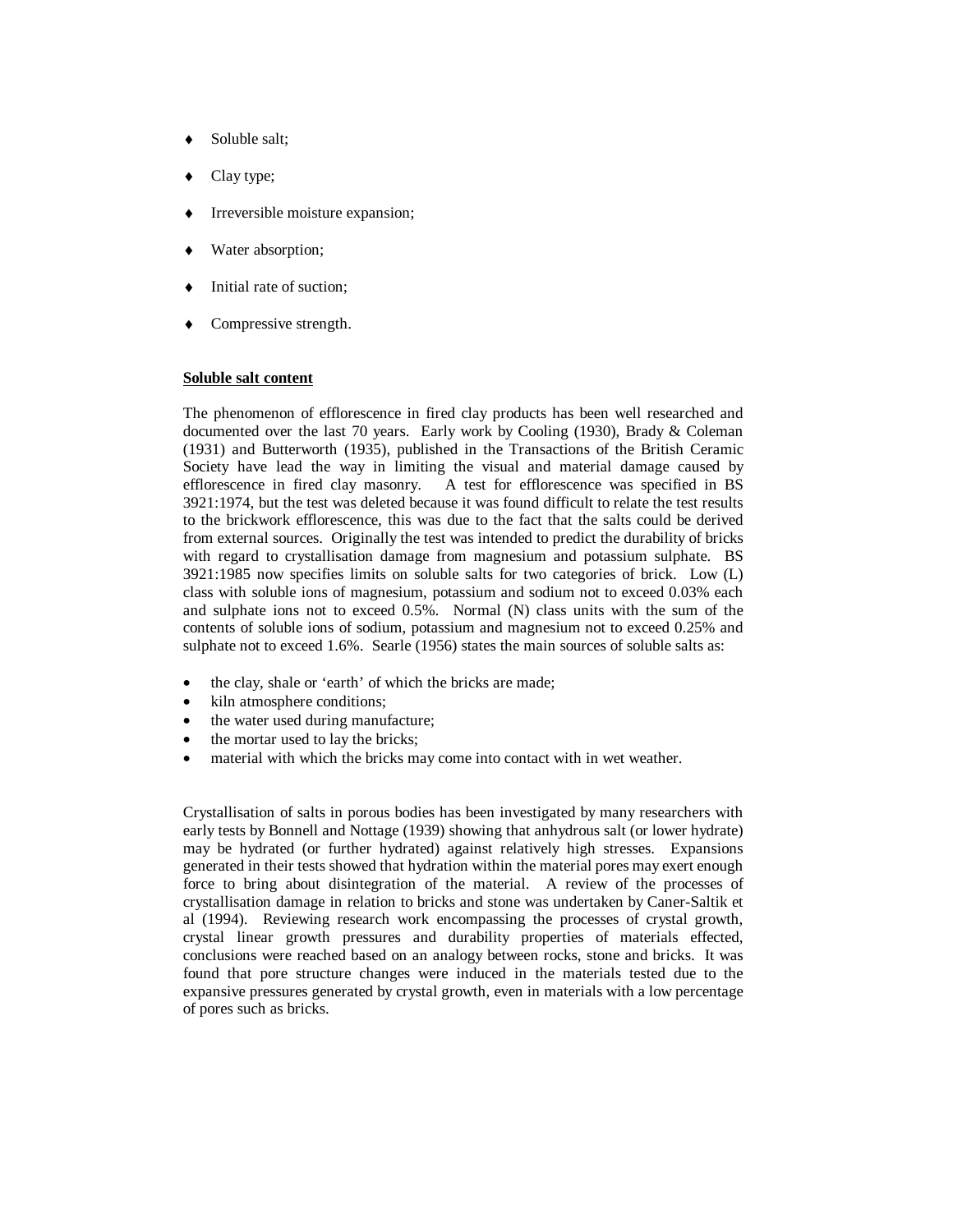#### **Clay type**

The type of clay used is important because it is within the raw material that the majority of the soluble salts originate. Searle (1956) notes that sufficient amounts of soluble salts to produce efflorescence in the finished bricks occur in some marine clays, particularly those forming part of the Triassic formation (Keuper Marls), the Jurassic formation (Kimmeridge and Upper Oxford clays) and part of the Eocene formation (London clay). Keeling (1963) notes that almost one percent of soluble salts can be water-extracted from most clays, and that these salts are mainly sulphates of calcium, magnesium, sodium and potassium. Their origin is believed to be by precipitation from the water in which the clay was sedimented. Also, iron sulphide present within the clay may oxidise with the sulphur contained within fuel used for firing to form sulphur trioxide, on exposure to water this then reacts with the alkali and alkali earth constituents of the brick to form sodium, potassium, magnesium and calcium sulphate in the brick.

#### **Irreversible moisture expansion**

A fired-clay brick begins to expand immediately after leaving the kiln due to the adsorption of moisture from the environment, water is also absorbed from the mortar during construction. These expanded bricks when heated to over a  $100^{\circ}$ C lose part of the water and part of the expansion (reversible moisture expansion), but Vaughan & Dinsdale (1959, 1962) have shown that considerably higher temperatures are needed to completely recover the original mass and dimensions (irreversible moisture expansion). Smith (1955) attributed this irreversible moisture expansion to the reduction in surface energy caused by the adsorption of moisture, which releases some of the compressive force on the individual particles caused by intermolecular attraction. A chemical reaction between water and the glassy phase of the fired unit was also found to increase the internal surface area and surface energy making the possible expansion greater. Research by Smith (1993) looked at the effects of firing temperature on irreversible moisture expansion of bricks and found expansions ranging from 0.02% to 0.2% occurred, depending on the type of clay and firing temperature. Table 2 indicates typical values of irreversible moisture expansion of fired-clay bricks resulting from changes in moisture content as given in CP 121: Part 1 (1973).

#### **Water absorption**

Brick unit water absorption is measured using the 5 hour boiling water test as stipulated in BS 3921 : 1985 appendix E. Water absorption is the difference in wet weight and dry weight divided by the dry weight and is expressed as a percentage of water absorbed (total porosity). The importance of the unit water absorption as regards the tensile strength of masonry is recognised by BS5628: Part 1 (1990) which relates three percentages of water absorption ( $\lt 7$  %,  $> 7\%$   $\lt 12\%$  and  $> 12$  %) to characteristic flexural strengths for design purposes. BS3921 only stipulates water absorptions for Engineering Class A (< 4.5%) and Engineering Class B ( $\leq$ 7.0%). Bonnell & Butterworth (1940) looked at the characteristics of many brick clays and found that those made with, Brickearth, Lower Oxford, Keuper marl (middle/upper) and Gault clays produced fairly porous bricks regardless of the process of manufacture. Bricks made from carboniferous clays such as the coal measures and shales produced bricks of low porosity.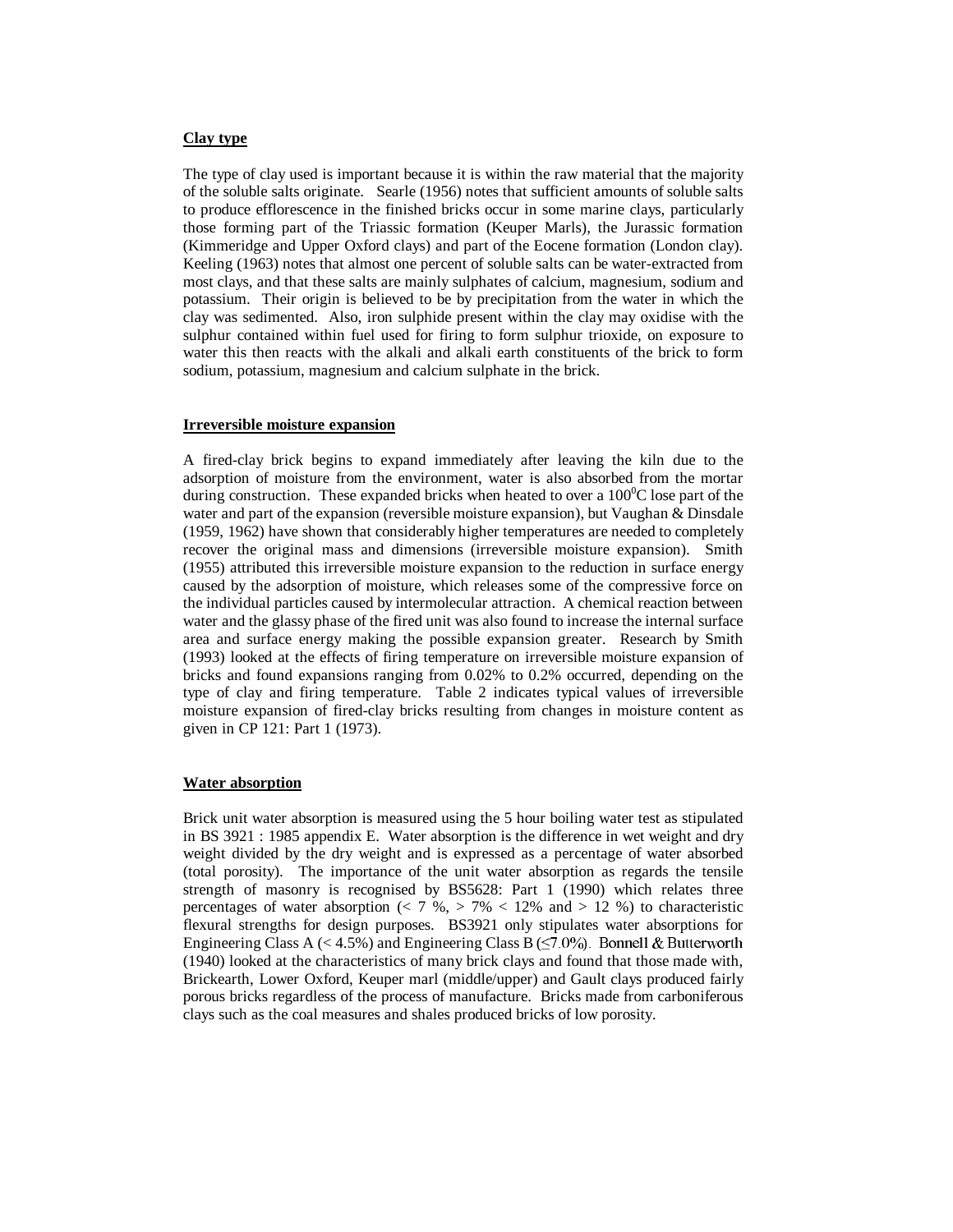#### **Initial rate of suction**

The BS 3921 : 1985 Appendix H test measures the ability of the first 3mm of brick unit surface, to pull water from the mortar. This suction is mainly dependent upon the pore structure of the masonry unit and its surface texture. The pore size distribution and the properties of the mortar connected with the retention and loss of water are also limiting factors in this suction, Cooling (1930), Sneck (1982), Lawrence & Cao (1987). Forth et al (2000) used a Fletton common brick with a Class (ii) mortar and showed that during a moist curing period under polythene an initial absorption of water from the mortar by the unit occurred, this was followed by a re-absorption of water from the unit by the mortar. This back and forward transference of water and salts in solution between the unit and mortar occurs early on during the setting of the mortar and depending on the solubility of the salt controls the amount of salts deposited at the brick/mortar interface. For brickwork subject to environmental conditions the wetting and drying processes would substantially increase these deposits.

### **Compressive strength**

The BS 3921 : 1985 Appendix D test defines the compressive strength as the stress corresponding to the maximum failure load. The test provides an indication of the bricks properties such as density and water absorption, and information on the brick manufacture such as the effectiveness of raw materials, degree of initial compaction and effectiveness of the firing process.

### **EXPERIMENTAL DETAILS**

Twenty brick unit types were used to construct thirteen course high by two brick wide single-leaf masonry panel walls. Fifty per cent of the units, namely, units 8, 10, 12, 13, 15, 16, 17, 18, 19 and 20 were selected to produce an enlarged expansion when constructed within a masonry wall. The remaining ten units were chosen based on properties which were thought would not produce an enlarged expansion. A class (ii) 1:  $\frac{1}{2}$  :  $\frac{4}{2}$  mortar (cement : lime : sand) by volume was used for all the walls. The mortar had a consistency of 10mm as determined using the dropping ball test, as specified in BS4551 (1980), and the water/cement ratio by mass for the mortar was 0.83. All the test panels were constructed and tested within environment rooms controlled to a relative humidity of  $65 \pm 5\%$  and a temperature of  $21 \pm 1\degree$ C. Masonry panels were sealed in polythene immediately after construction for a seven-day moist curing period, after which time the panels were exposed to the controlled environment conditions. Strain measurement of test panels, unbonded units and mortar prisms using Demec gauges commenced at the age of one day and has been covered in detail by Forth & Brooks (1995).

Irreversible moisture expansion values, clay type, soluble salt levels, brick compressive strength, initial rate of suction and water absorption values provided by the respective brick manufacturers are presented in Table 1. These values were also confirmed by tests carried out by the authors.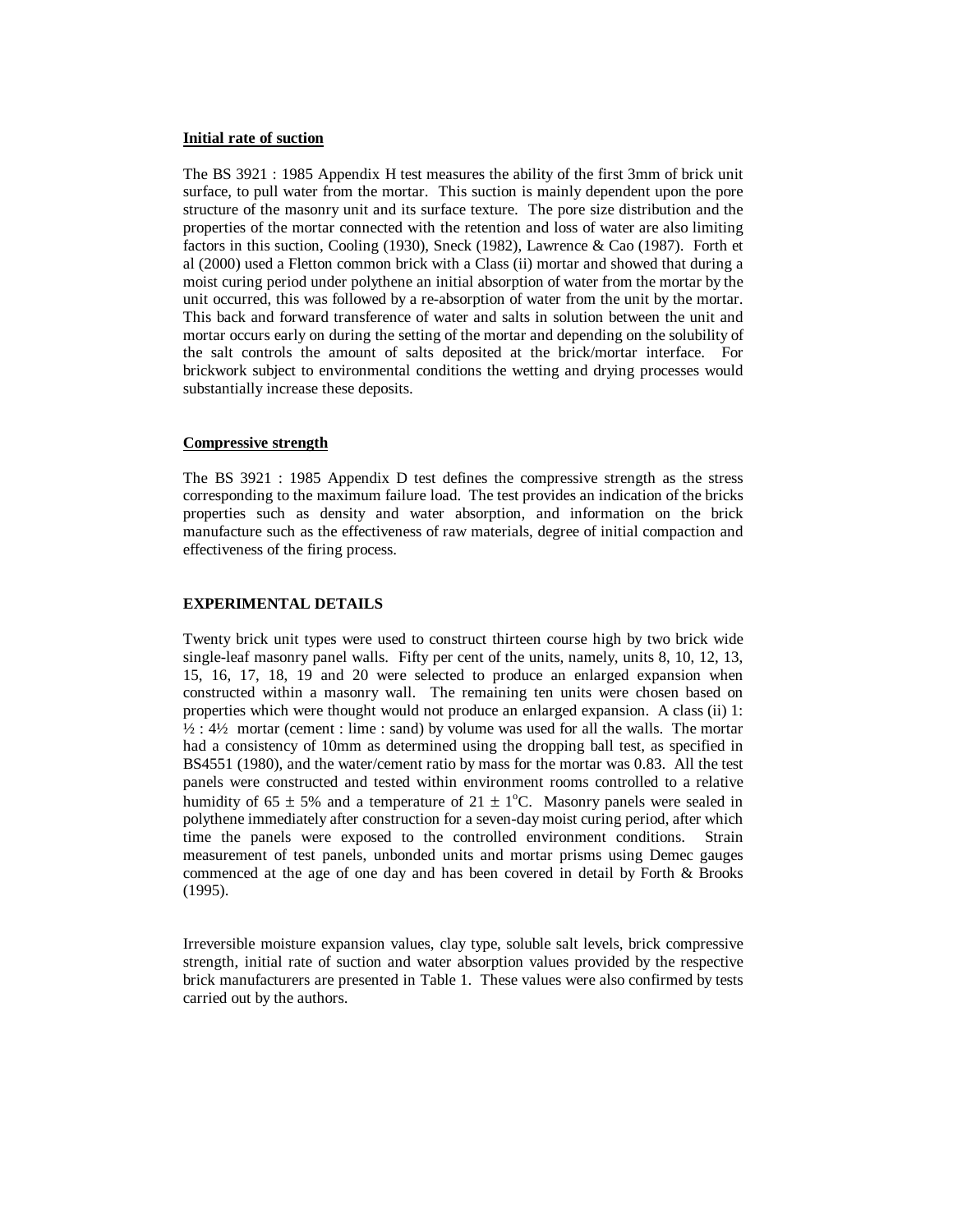Compressive strength tests were carried out on  $100x100x100mm$  mortar cubes at 7, 14 and 28 days. The average compressive strengths and standard deviations at 7, 14 & 28 days were 11.4(0.70), 13.3(0.74) and 15.5(0.44) MPa respectively.

# **RESULTS AND DISCUSSION**

Practical restrictions mean that measurements taken across the bed face of the units are limited to the central 50mm section covered by the 50mm length of the Demec gauge. No enlarged expansion is found across the bed face as measured using the 50mm Demec gauge. As the units measure 65mm nominally there is a total of 15mm or 7.5 mm either side of the gauge which is not measured. When brickwork vertical strain measurements are taken using a 750mm length Demec gauge the enlarged expansion is measured. The implications of this are that the enlarged expansion must be occurring within:

- 1. the 7.5mm unmeasured section of the unit either side of the 50mm Demec gauge measurement positions (phase 1)
- 2. the mortar joint (phase 2)
- 3. the brick/mortar interface (phase 3)

It is unlikely that the expansion occurs within phase 2 as measurement tests on mortar prisms show shortening, which would be expected due to drying shrinkage. The enlarged expansion therefore occurs within phase 1, phase 2 or a combination of both.

From Table 3 it can be seen that an enlarged expansion was found in panels constructed with the pre-selected units 8, 10, 12, 13, 15, 16, 17, 18, 19 and 20, however there is a large variation in the level of enlarged expansion exhibited by the different brick types. From the results of this investigation it is apparent that there is not one single property of the brick unit that is directly related to the enlarged expansion, but rather an interaction of many different properties (figures 1,2,3&4).

Correlation of the salt content of the brick with its water transport characteristics shows that for a unit to produce an enlarged expansion in masonry the controlling factor may not be the amount of salt contained within that unit but the amount of salt that can be mobilised. For example, units 12, 15 and 20 which had a Class N soluble salt content and initial rate of suction  $\geq 1.5$  kg/m<sup>2</sup>/min produced an enlarged expansion, whereas units 5, 6, 7 and 9 with a Class N soluble salt content and initial rates of suction  $\leq 0.9$  kg/m<sup>2</sup>/min showed no enlarged expansion. The only exception to this was produced by unit 8, which had a Class N soluble salt content and an initial rate of suction of 0.7 kg/m<sup>2</sup>/min. This could possibly be explained by the magnesium salt content of this unit which is 0.09% (the highest of all the units tested). Magnesium and potassium sulphate have been shown to be particularly aggressive in terms of crystallisation damage because of their relatively high solubility (Table 4) compared to other typical sulphates commonly found in clay bricks, Bowler and Fisher (1989). For Class L soluble salt content bricks with initial rates of suction  $\geq 1.0$  kg/m<sup>2</sup>/min an enlarged expansion was found in units, 10, 13,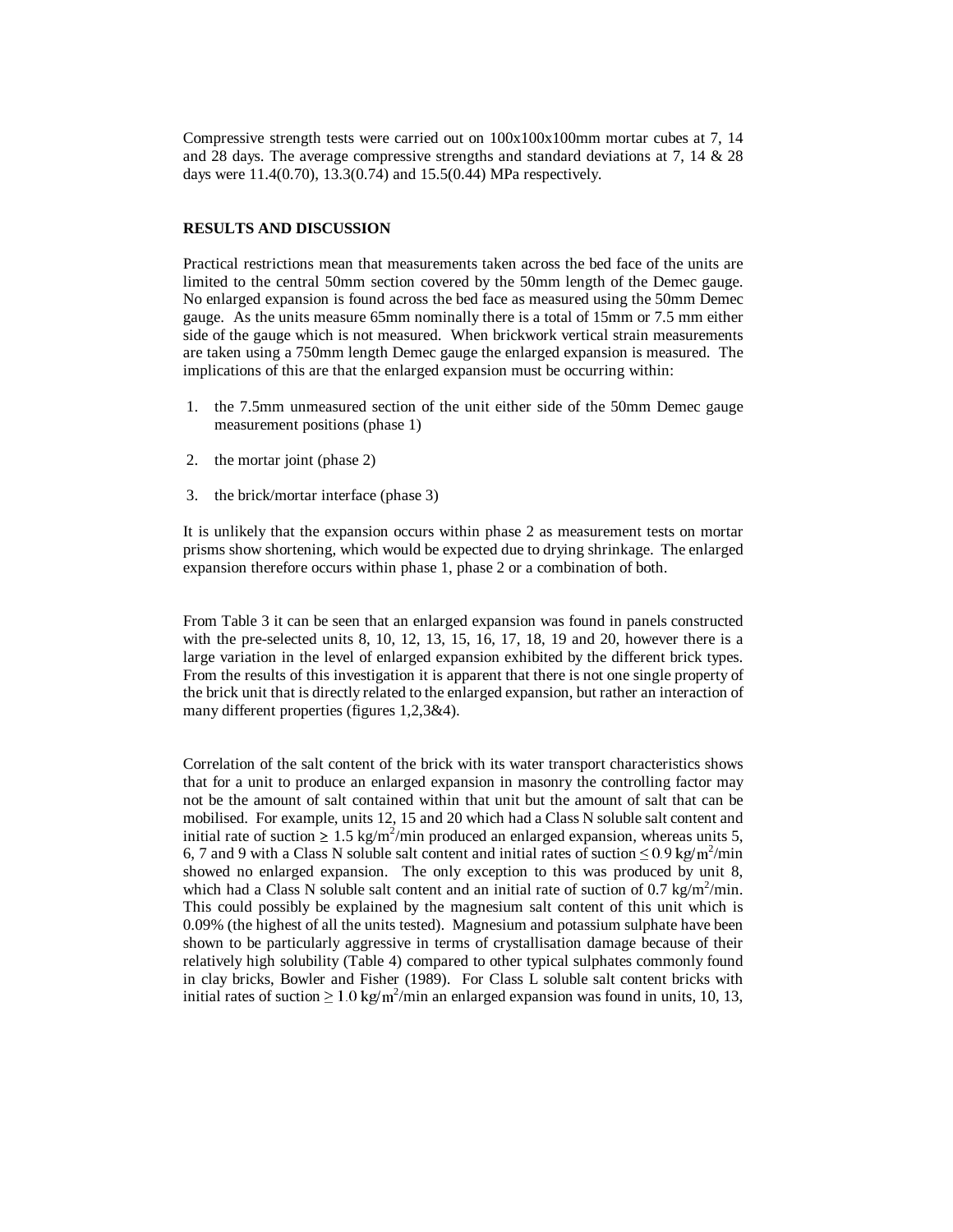16, 17, 18 and 19. For Class L soluble salt content bricks and initial rates of suction  $\leq 1.0$  $\text{kg/m}^2/\text{min}$  no enlarged expansion was found, units, 1, 2, 3, 4, 11 and 14.

When looking at Table 3 it is apparent that the majority of bonded units exhibit higher expansions than the unbonded units. This could simply be caused by the inherent variability of clay units or due to the addition of water to the bonded brick possibly accelerating the irreversible moisture expansion, Vaughan & Dinsdale (1959). Table 3 also shows that the bonded Fireclay units (units 3, 7, 8, 13 and 16) exhibit a higher level of expansion than the unbonded Fireclay units. The brick manufacturers long-term IME tests have shown that there is a wide range of possible expansion for Fireclay bricks (0.030 – 0.100%). Research by Edgell (1993) also found that the Fireclay units used in their tests produced a high expansion of 0.8mm/m at 400 days and 1.43mm/m after steam treatment.

## **CONCLUSIONS**

- 1. An enlarged expansion in masonry that is in addition to irreversible and reversible moisture expansion as measured on unbonded and bonded bricks, has been found in walls constructed from different brick unit types and is thought to be due to cryptoflorescence at the brick/mortar interface.
- 2. A selection criteria derived from previous research has been established based on standard measured brick unit properties which will predict the potential of cryptoflorescence occurring in masonry built from those types of unit. However, as part of the selection criteria, the general soluble salt level classifications of N and L are not sufficient to allow the assessment of potential cryptoflorescence. Knowledge of the individual soluble salt content is required from the manufacturer.
- 3. Generally, units with relatively high porosity, high initial rates of suction and low compressive strength are susceptible to cryptoflorescence.
- 4. An interaction can occur between the unit and mortar which facilitates the transfer of soluble salts from the mortar to the unit as reported by Bettzieche (1994) and Forth et al (2000). The possibility exists therefore, for cryptoflorescence to occur in test panels with a brick having a low soluble salt content as was the case for some of the wall panels tested.

### **ACKNOWLEDGEMENTS**

Thanks are given to EPSRC for financial support under Grant No.440785 and also to Hanson Brick Limited, Ibstock Building Products Limited, Marshalls Clay Products and the Brick Development Association for the supply of materials and equipment.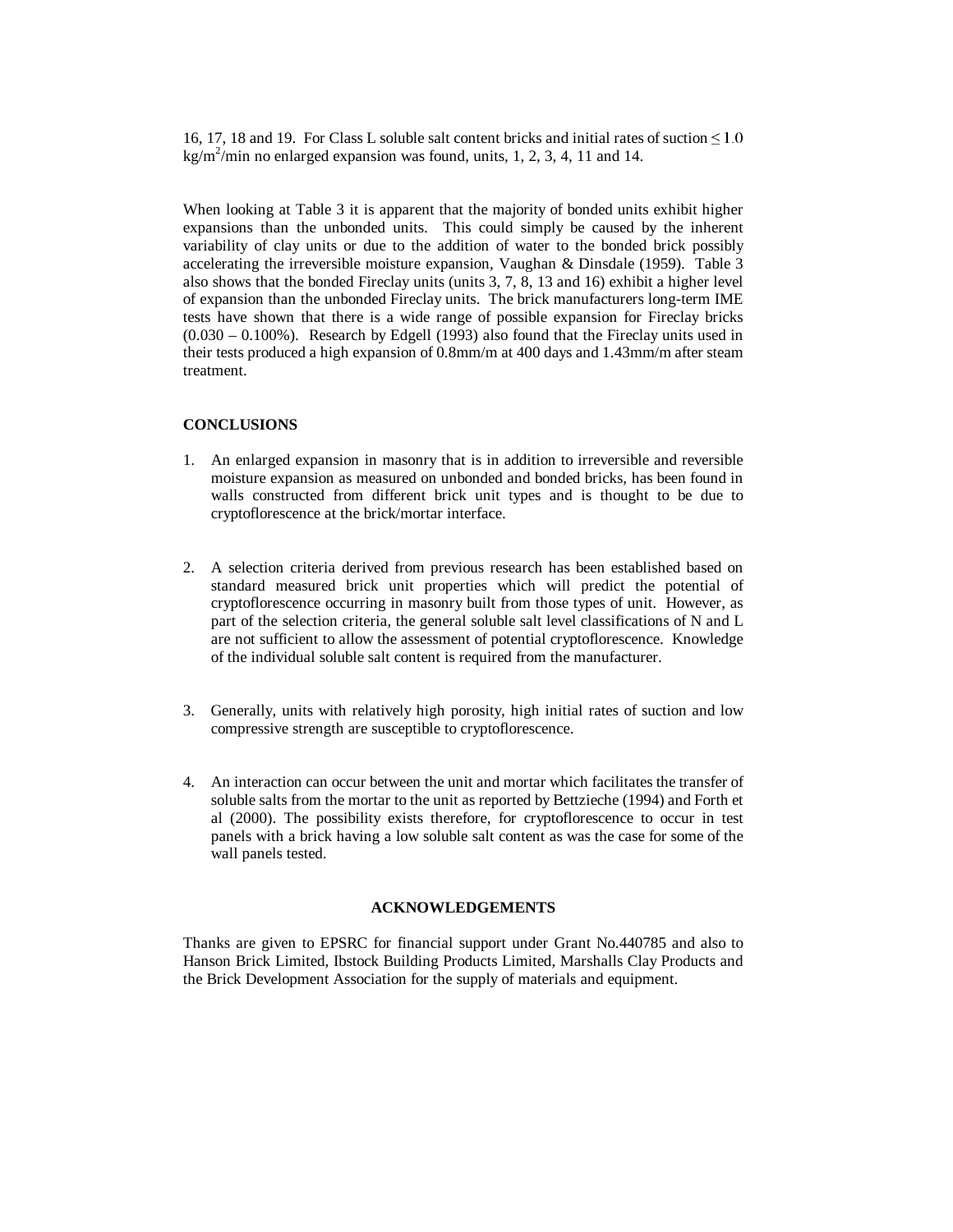## **REFERENCES**

Bettzieche H.,(1994). Influence of cements and ready-mixed mortars on the efflorescence of fairfaced masonry. Zi International, Issue 6, pp 397.

Bonnell D.G.R.,Nottage M.E.,(1939). Studies in porous materials with special reference to building materials. I. The crystallisation of salts in porous materials. Jour. Soc. Chem. Ind., Vol.58, pp 16-21.

Bonnell D.G.R.,Butterworth R.,(1950). Clay building bricks of the U.K., Ministry of Works, NBAC, H.M.S.O.

Bowler G.K.,Fisher G.K.,(1989). Soluble salt analysis and indexation of sulphate risks. Brit. Mas. Soc., Vol. 13, No.2, Stoke-on-Trent, pp 62-67.

Brady F.L.,Coleman E.H.,(1931). XI.- Contributions to the study of florescence. III.-The effect of firing conditions upon the soluble salt content of clayware. Trans. Brit. Ceram. Soc., 30, pp 169.

British Standards Institution. CP121: Part 1, 1973. Walling , brick and block masonry. BSI London, 1973.

British Standards Institution. BS3921: 1974. Clay bricks and blocks. BSI London, 1974.

British Standards Institution. BS4551: 1980. Methods of testing mortars, screeds and plasters. BSI London, 1980.

British Standards Institution. BS3921: 1985. Clay bricks and blocks. BSI London , 1985.

British Standards Institution. BS5628: Parts 1, 2&3: 1985. Use of masonry: Structural use of reinforced and prestressed masonry. BSI London, 1985.

Brooks J.J.,Bingel P.R.,(1988). Moisture expansion of fletton brickwork. Proc.  $1<sup>st</sup>$  Int. Masonry Conference, Brit. Mas. Soc., No.2, Stoke-on-Trent, pp 12-14.

Butterworth B.,(1935). XXII.- Some effects of soluble salts in clay products. Trans. Brit. Ceram. Soc., 35, pp 23.

Caner-Saltik E.N.,Scumann I., Franke L.,(1994). A review of stages of damage to brickwork due to salt crystallization. Proc. Brit. Mas. Soc., (6), 183-187.

Cooling L.F.,(1930). Contributions to the study of florescence*.* Trans. Brit. Ceram. Soc., 29, pp 48.

Edgell G.J.,(1993). Design for movement. CERAM Building Tech. Report, pp 1-30.

Forth J.P.,Brooks J.J.,(1995). Influence of the clay unit on the moisture expansion of masonry, Proc.  $4<sup>th</sup>$  Int. Mas. Conf., (7), Vol. 1, pp 80-84.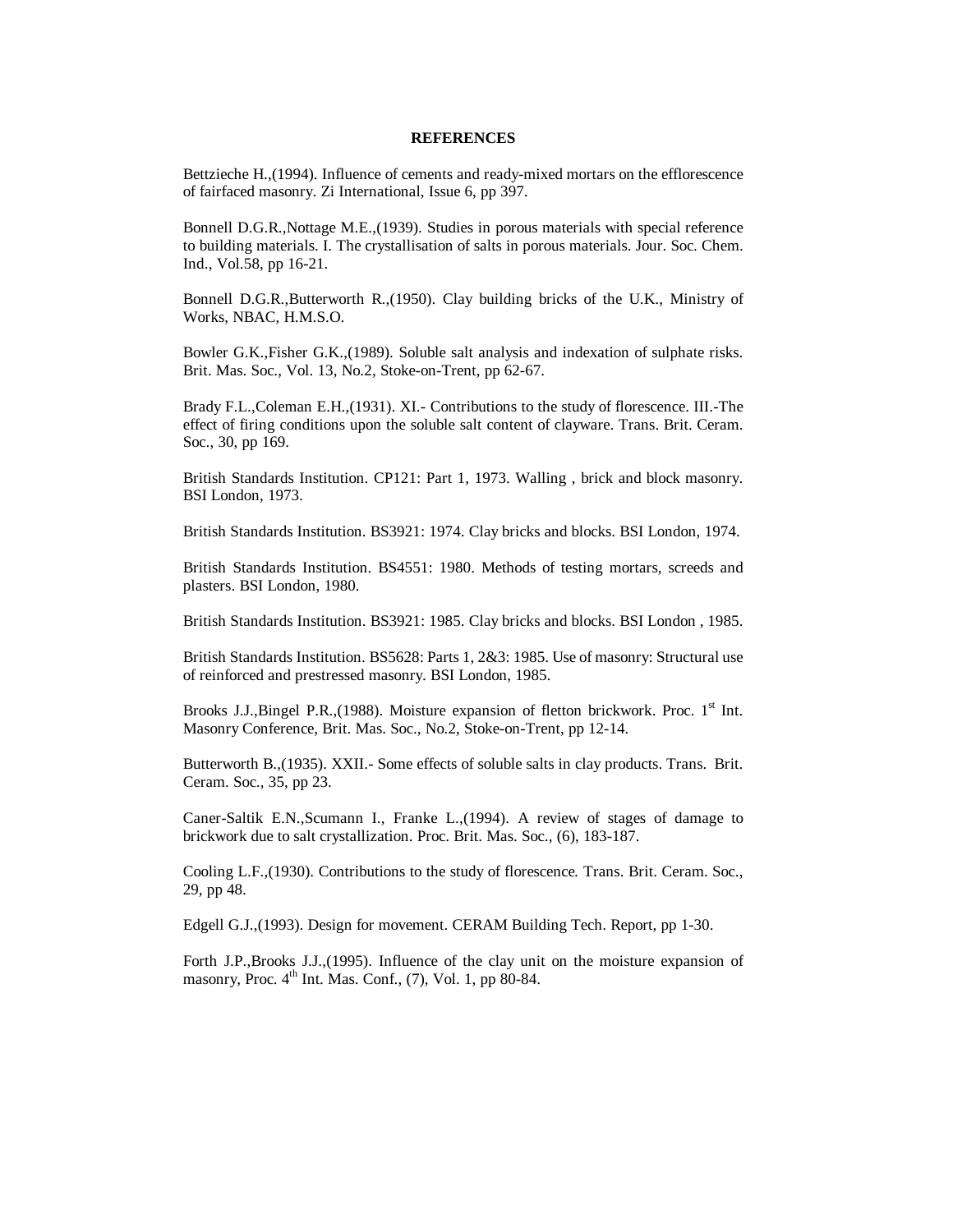Forth J.P.,Brooks J.J.,(2000). Cryptoflorescence and its role in the moisture expansion of clay brick masonry. Brit. Mas. Soc., Vol.14 No.2, Stoke-on-Trent, pp 55-60.

Forth J.P.,Brooks J.J.,Tapsir.S.H.,(2000). The effect of unit water absorption on longterm movements of masonry. Cement & Concrete Composites. Elsevier Science Ltd. 22, pp 273-280.

Keeling P.S.,(1963). The geology and mineralogy of brick clays. Thomas Forman & Sons, Brick Development Association.

Lawrence S.J.,Cao H.T.,(1987). An experimental study of the interface between brick and mortar. North Am. Mas. Conf., Los Angeles, pp 48/1-14.

Lomax J.,Ford R.W.,(1983). Investigations into a method for assessing the long-term moisture expansion of clay bricks. BCRA Technical note 348, April, 7 pages.

Searle A.B. Modern Brickmaking.,(1956). 4<sup>th</sup> Ed. Ernest Benn Limited.

Smith R.G.,(1993). Moisture expansion of structural ceramics:V.28years of expansion. Trans. Brit. Ceram. Soc., 92, No.6, pp 233-238.

Sneck T.,(1982). Dependence of masonry properties on the interaction between masonry units and mortar. Proc. 6<sup>th</sup> Int. Brick Masonry Conf., Rome, pp 246-257.

Vaughan F.,Dinsdale A.,(1959). Adsorption and desorption of moisture in fired ceramic materials. Nature, 183, pp 600-601.

Vaughan F.,Dinsdale A.,(1962). Moisture expansion. Trans. Brit. Ceram. Soc., 61, pp 1- 19.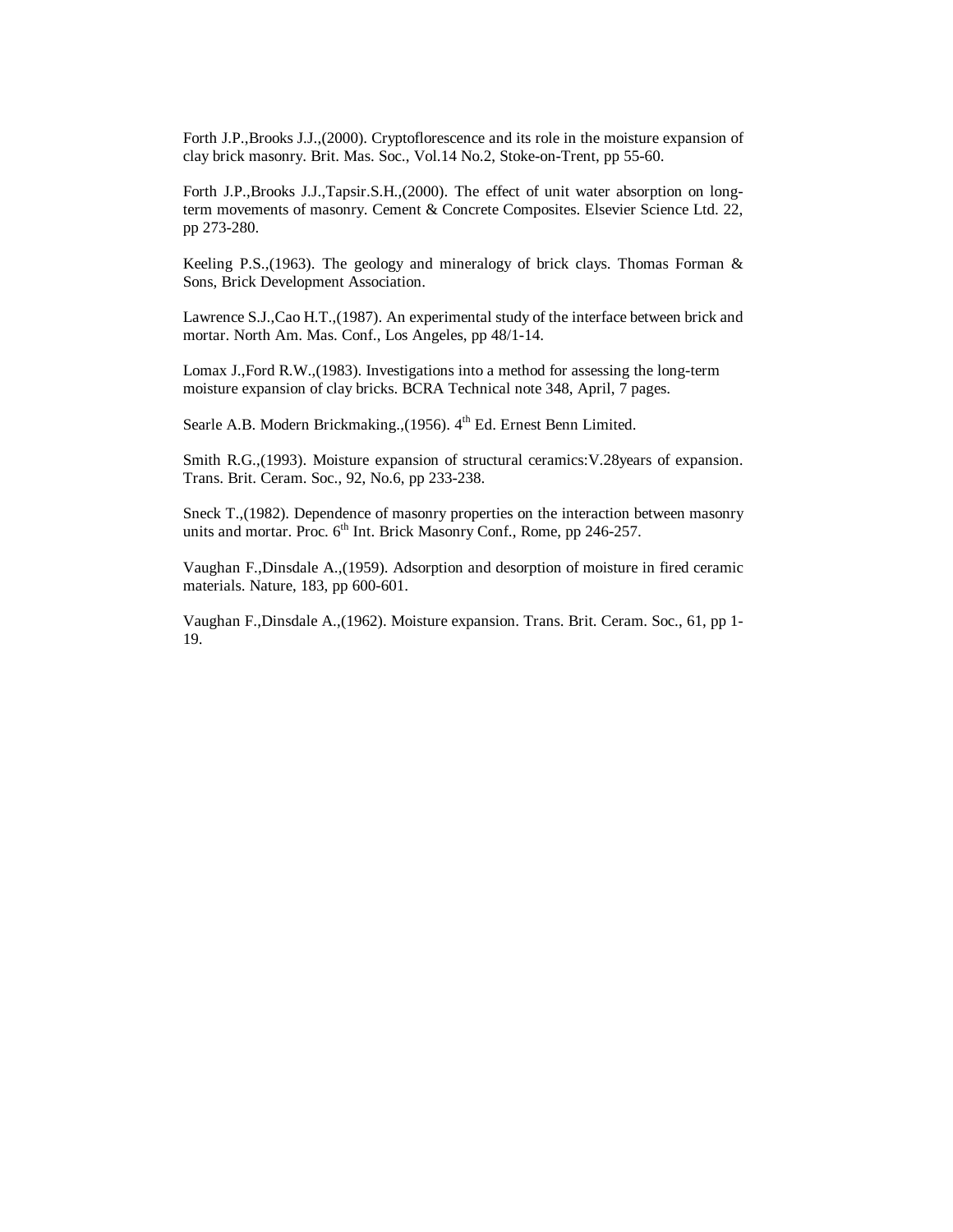| <b>Brick Unit</b> | A.I.R.S.<br>$(kg/m^2/min)$ | A.W.A<br>$(\%)$ | I.M.E.                   | <b>Strength</b><br>(N/mm <sup>2</sup> ) | <b>Clay Type</b>         | <b>Class</b> |
|-------------------|----------------------------|-----------------|--------------------------|-----------------------------------------|--------------------------|--------------|
| $\mathbf{1}$      | < 1.0                      | < 11.0          | L                        | > 50                                    | Coal Measure shale       | L            |
| 2                 | < 1.0                      | < 11.5          | М                        | > 56                                    | Coal Measure shale       | L            |
| 3                 | < 1.0                      | < 7.0           | L                        | > 50                                    | <b>Fireclay Mixture</b>  | L            |
| $\overline{4}$    | 0.70                       | < 8.0           | 0.40                     | > 45                                    | Mudstone shale           | L            |
| 5                 | 0.50                       | < 12.0          | 0.45                     | >42                                     | Weald                    | N            |
| 6                 | 0.90                       | < 12.0          | 0.50                     | > 35                                    | <b>Ball Clays/Shale</b>  | N            |
| 7                 | 0.70                       | < 10.0          | 0.50?                    | > 50                                    | Coal Measure Fireclay    | N            |
| 8                 | 0.70                       | < 10.0          | 0.95                     | >40                                     | Fireclay shale           | N            |
| 9                 | 0.30                       | < 7.0           | 0.20?                    | > 50                                    | Etruria Marl             | N            |
| 10                | 3.6                        | < 36.0          | $\overline{\mathcal{C}}$ | > 9                                     | Brick-earth/Chalk Breeze | L            |
| 11                | 0.8                        | < 18.0          | 0.525                    | >15                                     | Wadhurst                 | L            |
| 12                | 1.5                        | <b>AWA 21</b>   | L/M                      | ACS <sub>20</sub>                       | Lower Oxford             | N            |
| 13                | > 1.0 < 2.0                | AWA 9.0         | H                        | <b>ACS 68</b>                           | Fireclay shale           | L            |
| 14                | < 1.0                      | AWA 5.5         | М                        | <b>ACS 120</b>                          | Coal Measure shale       | L            |
| 15                | 1.6                        | AWA 18.5        | М                        | ACS 17                                  | Weald                    | N            |
| 16                | > 1.0 < 2.0                | AWA 7.0         | L                        | <b>ACS 86</b>                           | <b>Fireclay Mixture</b>  | L            |
| 17                | 3.2                        | AWA 27.0        | M                        | <b>ACS 13.5</b>                         | Brick-earth              | L            |
| 18                | 3.0                        | AWA 29.5        | М                        | ACS <sub>22</sub>                       | Keuper Marl (lower)      | L            |
| 19                | 2.4                        | AWA 26.0        | M                        | ACS 30.5                                | Keuper Marl (lower)      | L            |
| 20                | 1.5                        | AWA 27.0        | M                        | <b>ACS 13.5</b>                         | Gault shale              | N            |

Table 1. Brick Manufacturers Information for Brick Unit Properties

 $AWA = Average water absorption - ACS = Average compressive strength - AIRS =$ Average initial rates of suction - IME = Irreversible moisture expansion (values expressed relative to those established by Lomax (1983), Low, Medium and High or as a % of the original length)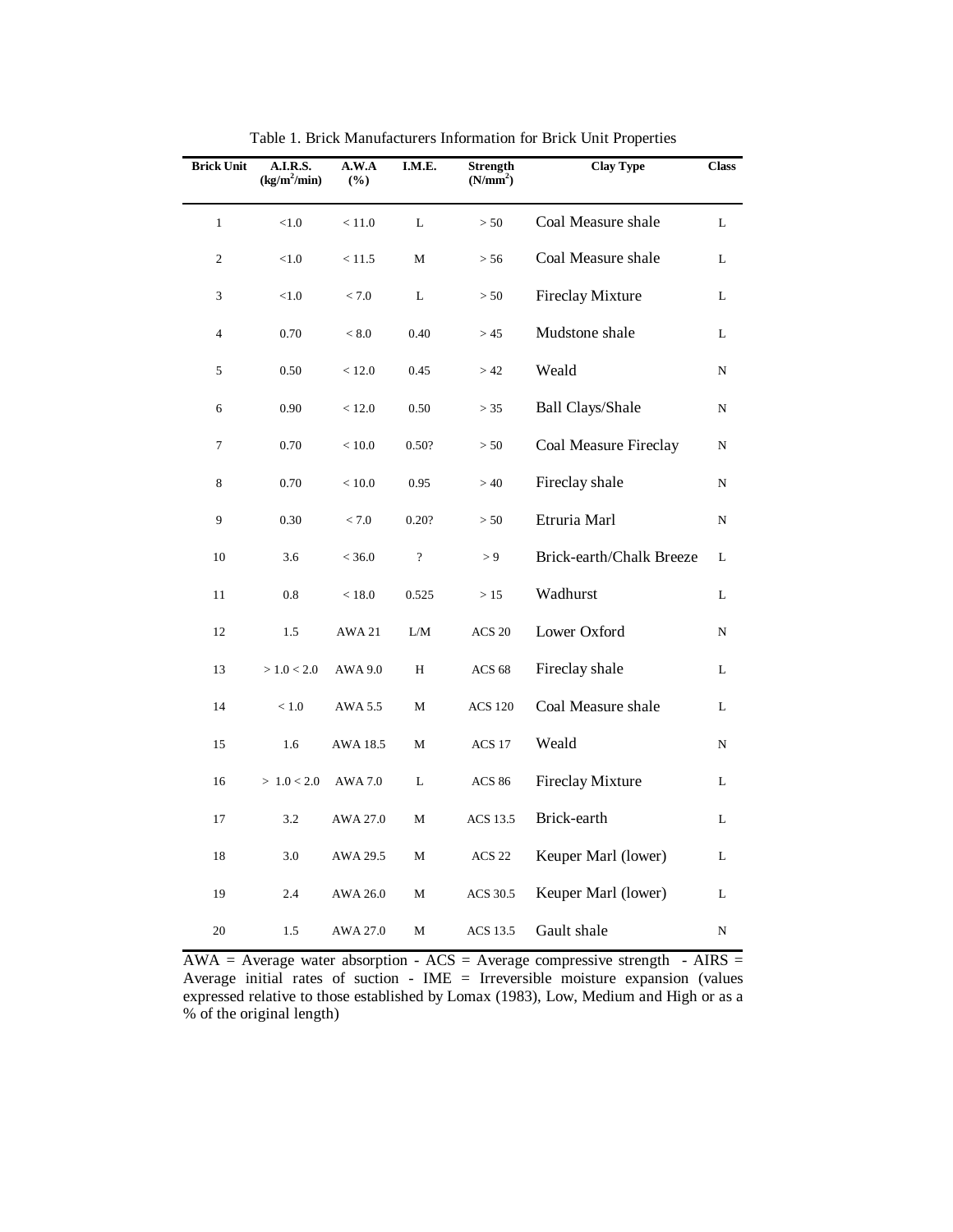| Clay from which<br>units are made | IME $(\%$ calculated on original dry<br>length) for bricks fired to average<br>works temperature | <b>Wetting movement</b><br>$($ %) |                      |
|-----------------------------------|--------------------------------------------------------------------------------------------------|-----------------------------------|----------------------|
|                                   | Kiln hot to 2<br>days                                                                            | 3 days to 128<br>days             |                      |
| Lower Oxford                      | 0.03                                                                                             | 0.03                              |                      |
| London Stock                      | 0.05                                                                                             | 0.02                              |                      |
| London clay                       | 0.02                                                                                             | 0.02                              | Generally less than  |
| Keuper marl                       | 0.03                                                                                             | 0.02                              | $0.02$ unless under- |
| Weald clay                        | 0.08                                                                                             | 0.04                              | fired                |
| Carboniferous shale               | 0.04                                                                                             | 0.07                              |                      |
| Devonian shale                    | 0.03                                                                                             | 0.05                              |                      |
| Gault                             | 0.02                                                                                             | 0.01                              |                      |

Table 2 Expansion of fired clay bricks resulting from changes in moisture content CP121:Part 1: 1973

Table 3 One-Year Vertical Moisture Movement Strain (x10-6)

| <b>Brick</b><br>Unit | <b>Unbonded</b><br>50 | <b>Bonded</b><br>50 | Wall<br>750 | <b>Brick</b><br>Unit | <b>Unbonded</b><br>50 | <b>Bonded</b><br>50 | Wall<br>750 |
|----------------------|-----------------------|---------------------|-------------|----------------------|-----------------------|---------------------|-------------|
| 1                    | $-346$                | $-377$              | $-139$      | 11                   | $-235$                | $-381$              | $-35$       |
| $\overline{2}$       | $-272$                | $-293$              | $-38$       | 12                   | $-386$                | $-419$              | $-903$      |
| 3                    | $-444$                | $-621$              | $-102$      | 13                   | $-376$                | $-535$              | $-680$      |
| $\overline{4}$       | $-259$                | $-356$              | $-37$       | 14                   | $-172$                | $-220$              | 19          |
| 5                    | $-275$                | $-356$              | $-34$       | 15                   | $-306$                | $-384$              | $-537$      |
| 6                    | $-263$                | $-321$              | $-130$      | 16                   | $-220$                | $-252$              | $-545$      |
| 7                    | $-288$                | $-327$              | $-273$      | 17                   | $-237$                | $-199$              | $-843$      |
| 8                    | $-429$                | $-556$              | $-632$      | 18                   | $-275$                | $-303$              | $-558$      |
| 9                    | $-182$                | $-260$              | $-206$      | 19                   | $-202$                | $-217$              | $-918$      |
| 10                   | $-288$                | $-280$              | $-856$      | 20                   | $-197$                | $-247$              | $-478$      |

The sign convention for movement is taken as expansion being negative and contraction as positive.